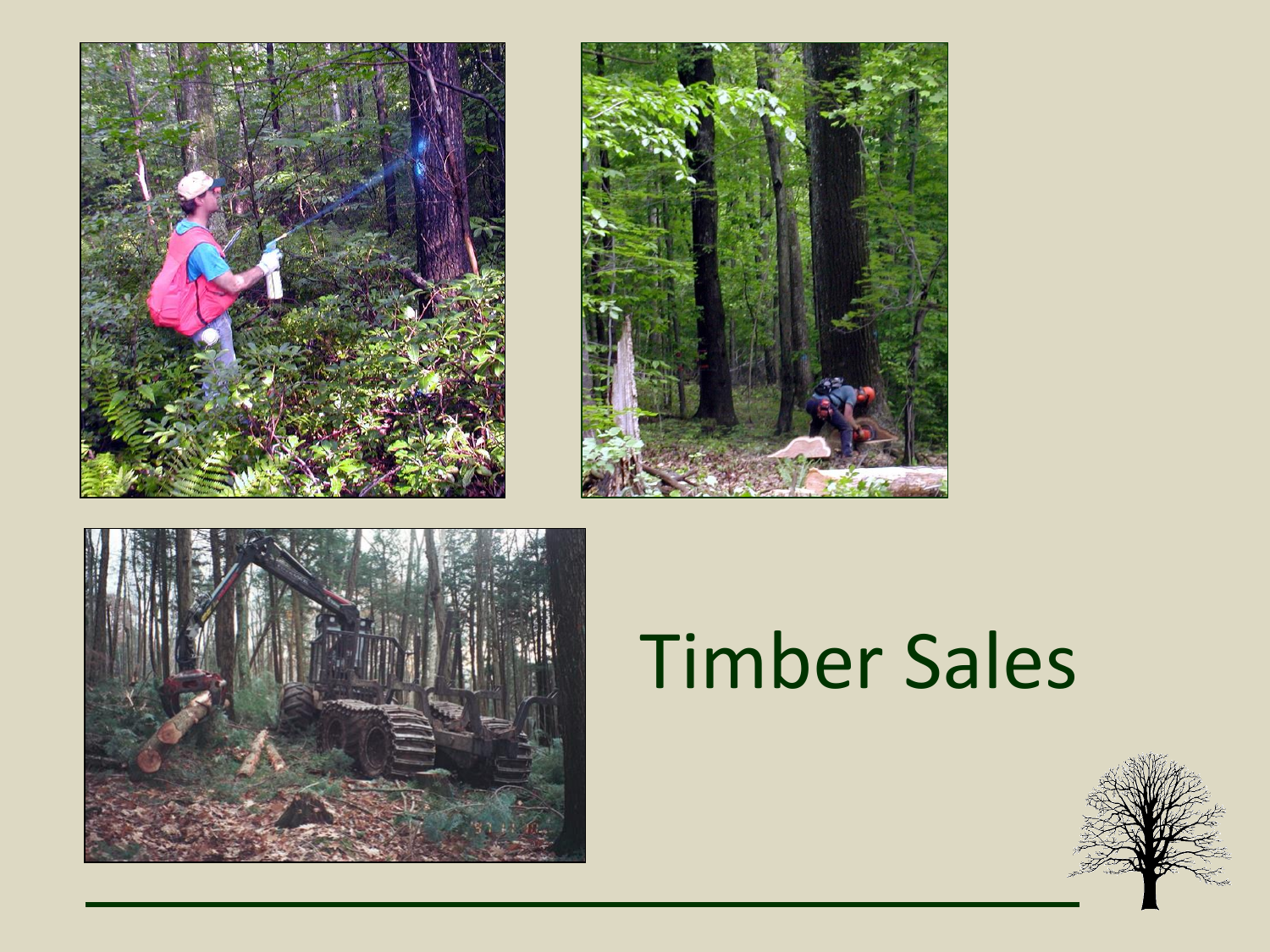#### **Forestry 101: Meet Landowner's Objective**

**Why do landowners sell timber?**

- **Financial: They need \$\$**
- **Forest healthy: Forest is overcrowded, pathogens, insects.**
- **Wildlife: Diversify wildlife habitat, create early successional habitat, enhance bird habitat, improve hunting opportunity.**
- **Water quality: Maintain or improve water quality.**
- **Sustainability: Keep woods healthy and derive periodic income from sale of timber.**
- $\dots$  **Salvage: Remove dead and dying trees impacted by insects, disease or storm events. Hazardous tree removal.**
- **☆ Conversion to non-forest: Developing property.**

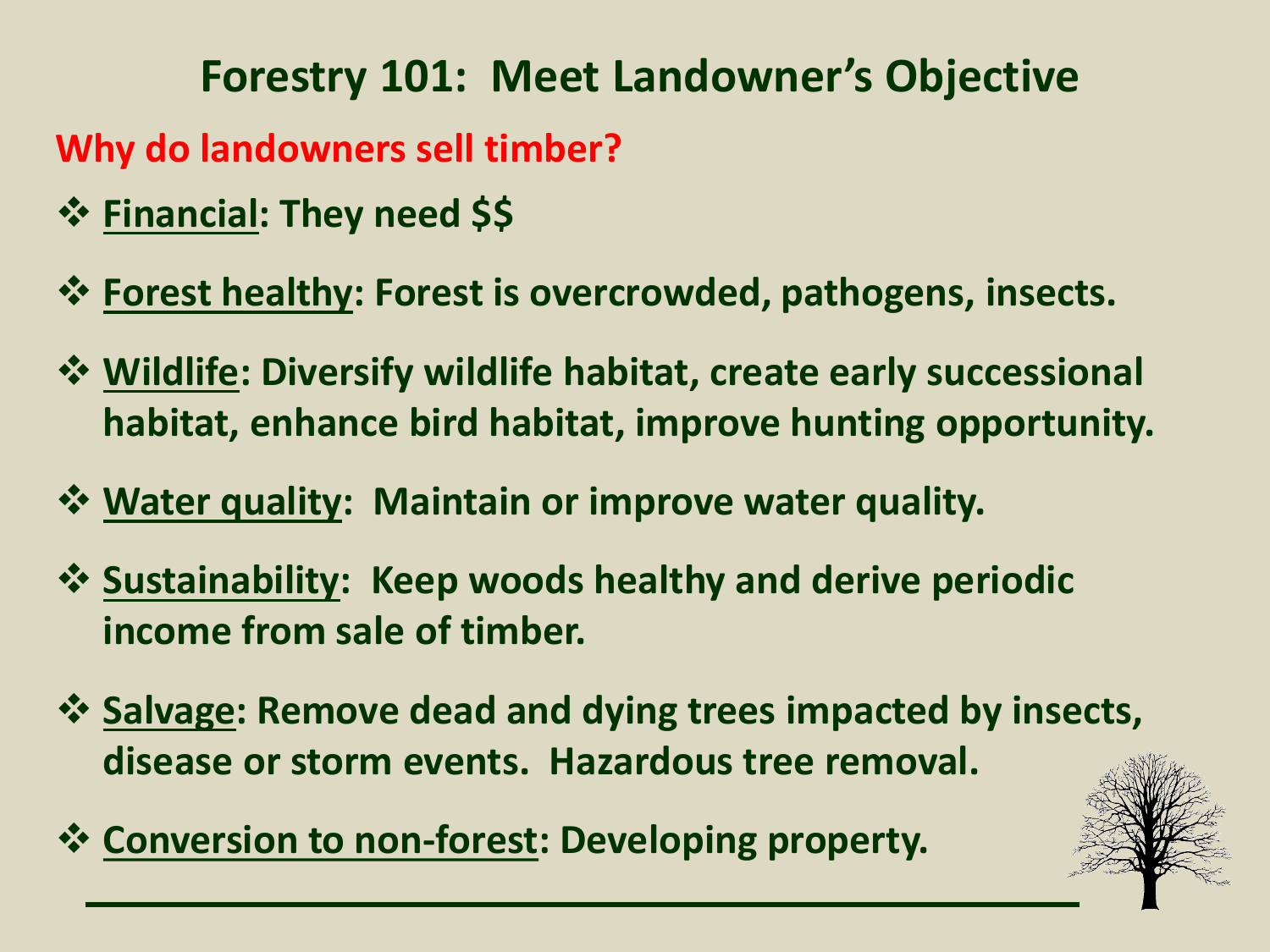### Forest Stand Map



*Forest stand***: A contiguous community of trees sufficiently uniform in composition, structure, age and size class distribution, spatial arrangement, site quality, condition, or location to distinguish it from adjacent communities.**

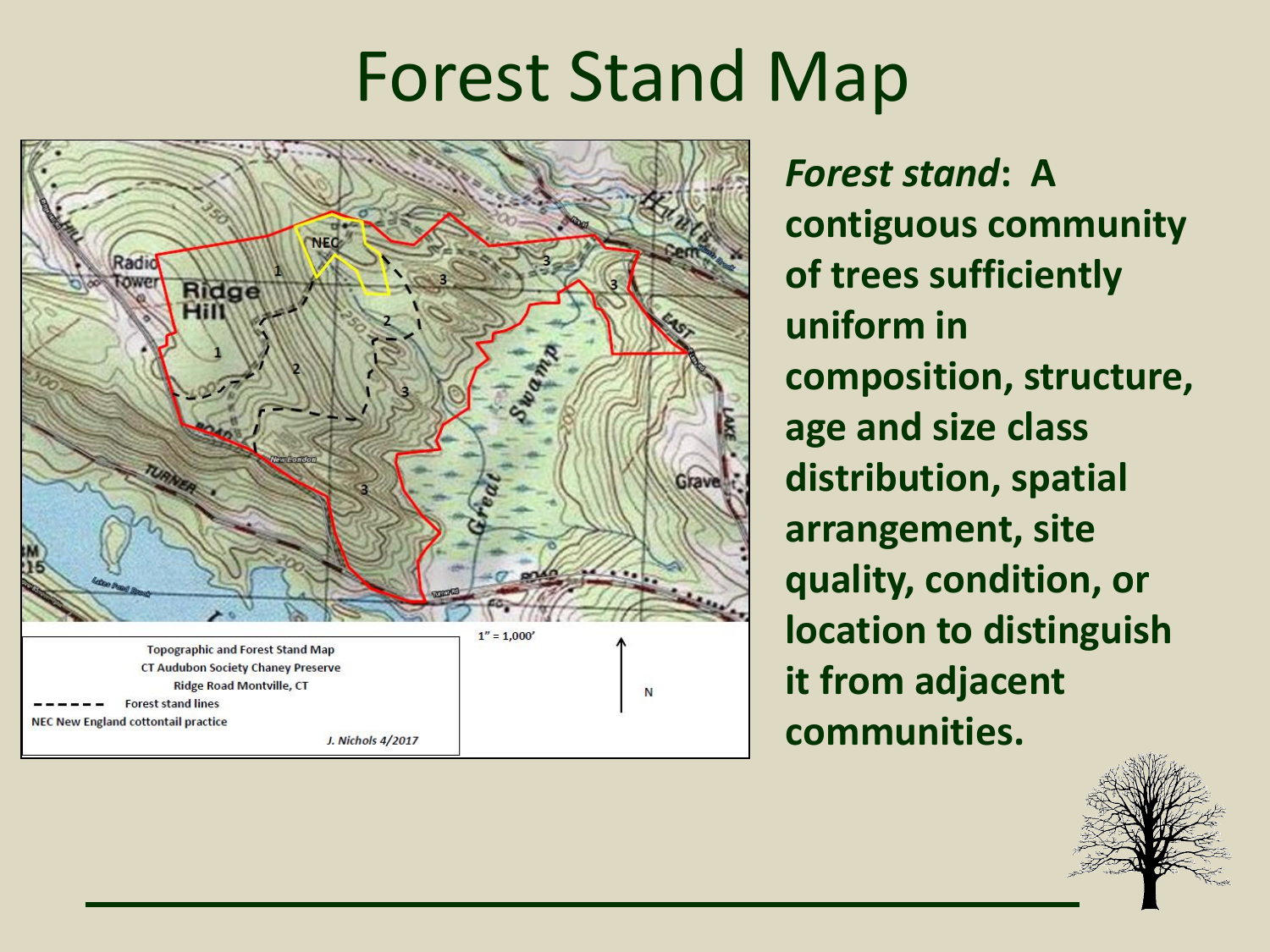#### Estimating Total Volume of Timber on a Woodlot



**Total merchantable sawtimber = Total board footage (bf.) per acre X number of acres growing sawtimber.**

*Example:* **Total acreage: 30 acres Hay field: 5 acres Sawtimber stand: 25 acres Board footage per acre: 3,000 bf./acre Total estimated board footage: 25 acres X 3,000 bf./acre = 75,000 bf.**

*Note:* **Board foot: 12"x12"x1"**

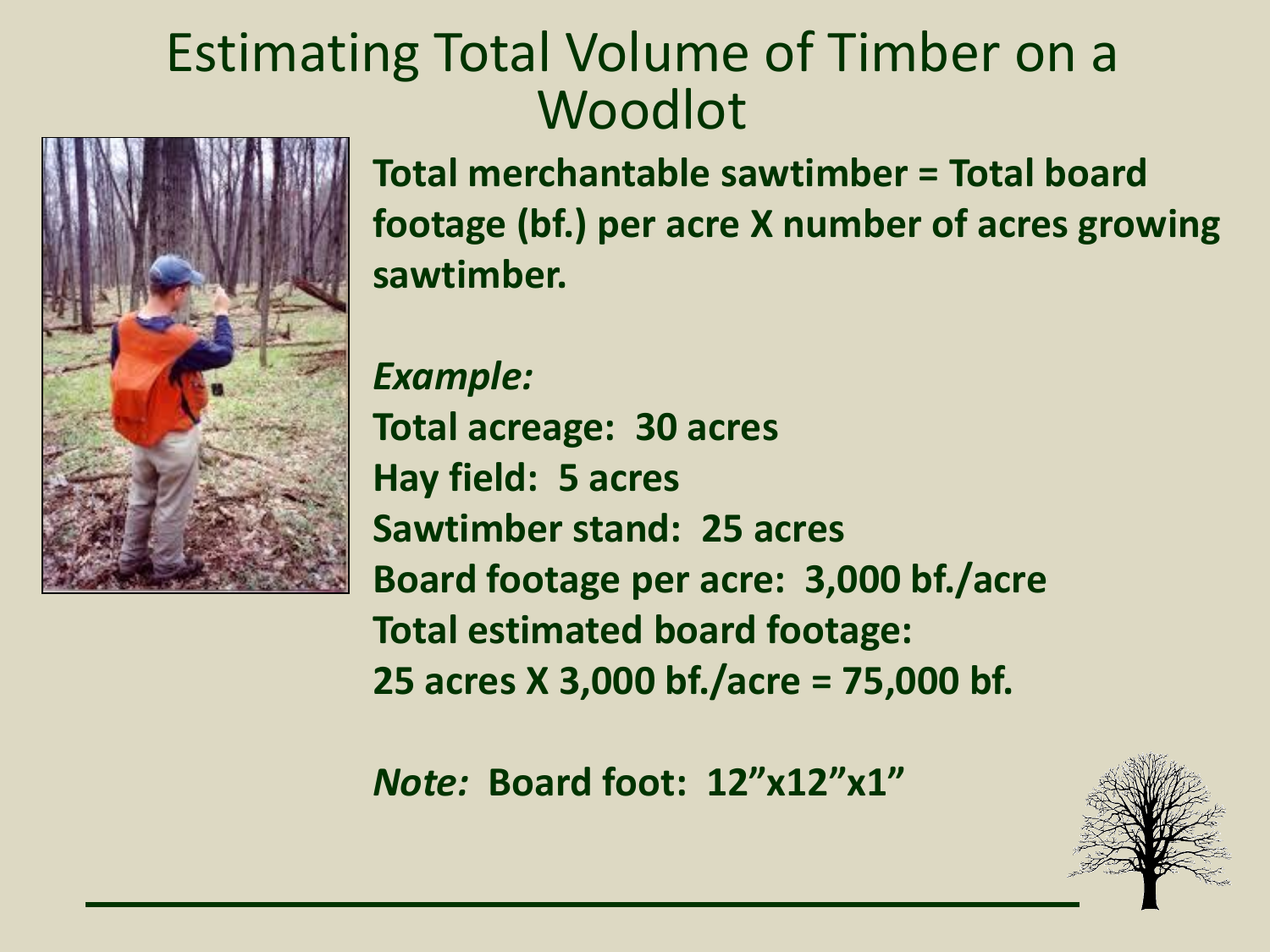## Measuring Standing Timber



- **Estimated by obtaining two measurements and applying these to tree scale volume tables.**
- **The two measurements are diameter and merchantable height.**
- **Diameter: Measured outside bark at breast height (DBH) (4 ½ feet above ground)**



- **Merchantable height: Measured from stump height (6" + above ground) to a point on the stem beyond which marketable sawlogs cannot be cut.** 
	- **Generally merchantable height is to a top diameter of 10".**

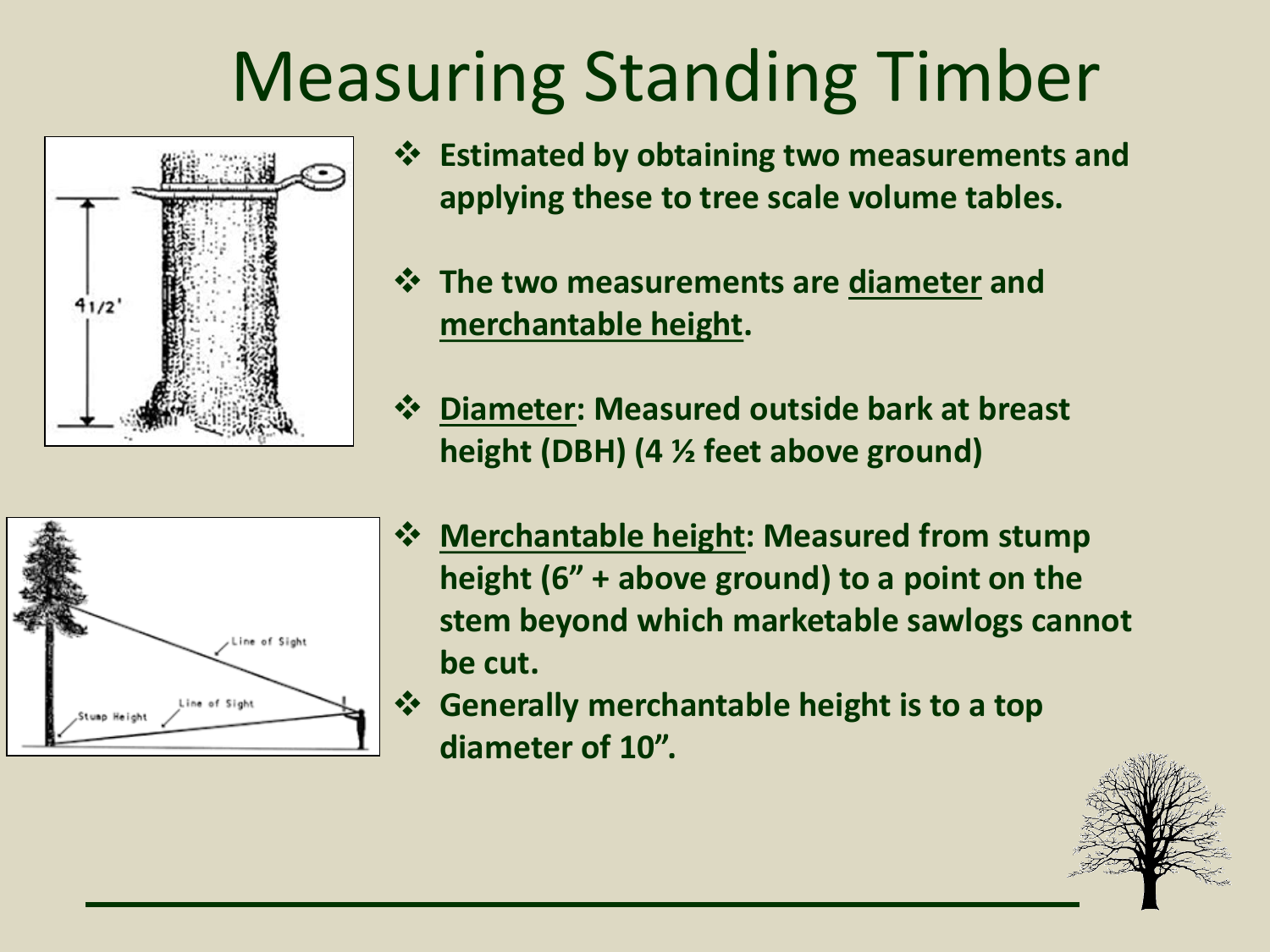# What is merchantable height?

**Sawlogs are measured in 8' sections (1/2 log) and 16' sections (log).**

**Sawtimber is the straight, sound stem of the tree that can be cut into sawlogs to produce lumber, timbers, or railroad ties.**

**Factors such as excessive sweep, rot, heavy branching, open wounds, cavities, scars and cankers can reduce the merchantability of a tree for sawlogs.**

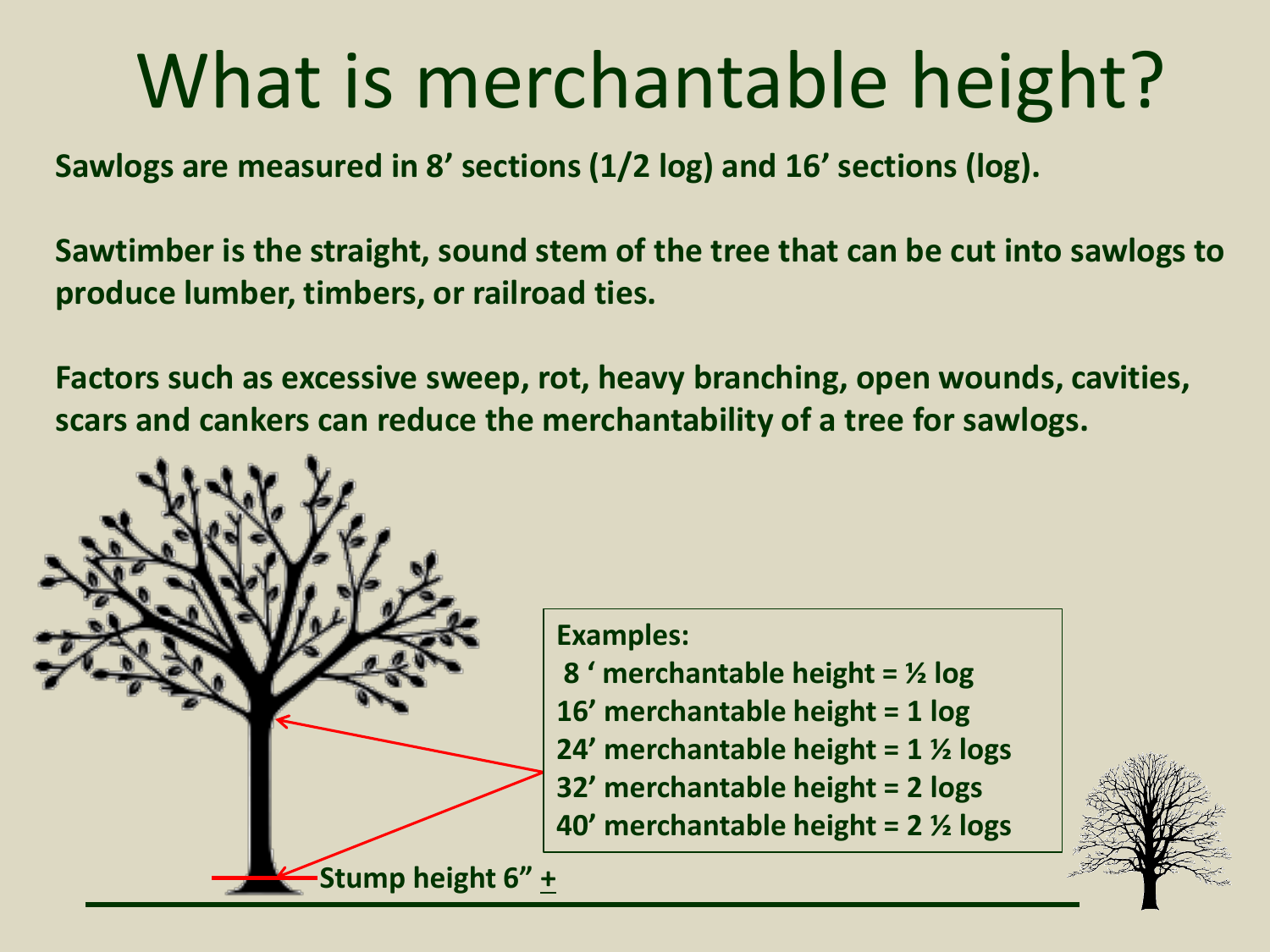### Factors That Reduce Sawlog Merchantability

**Factors such as excessive sweep, rot, heavy branching, open wounds, cavities, scars and cankers, can reduce the merchantability of a tree for sawlogs.**

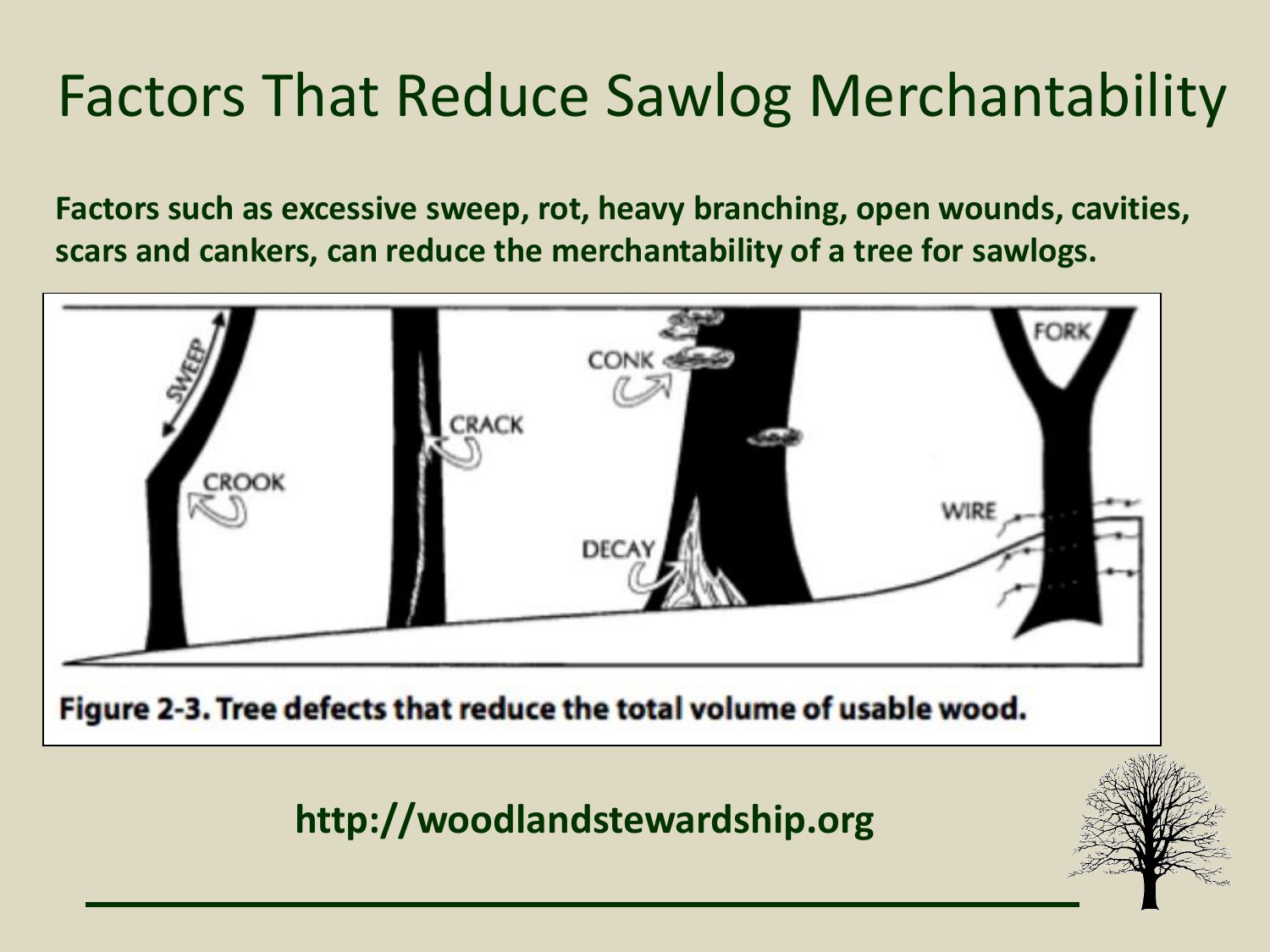# Timber Tally



**Q: What are we tallying?**

**A: Tree species, diameters and heights of all merchantable sawtimber sized trees 12" DBH and larger. Sawlogs are measured in 8' sections (1/2 log) or 16' sections (log)**

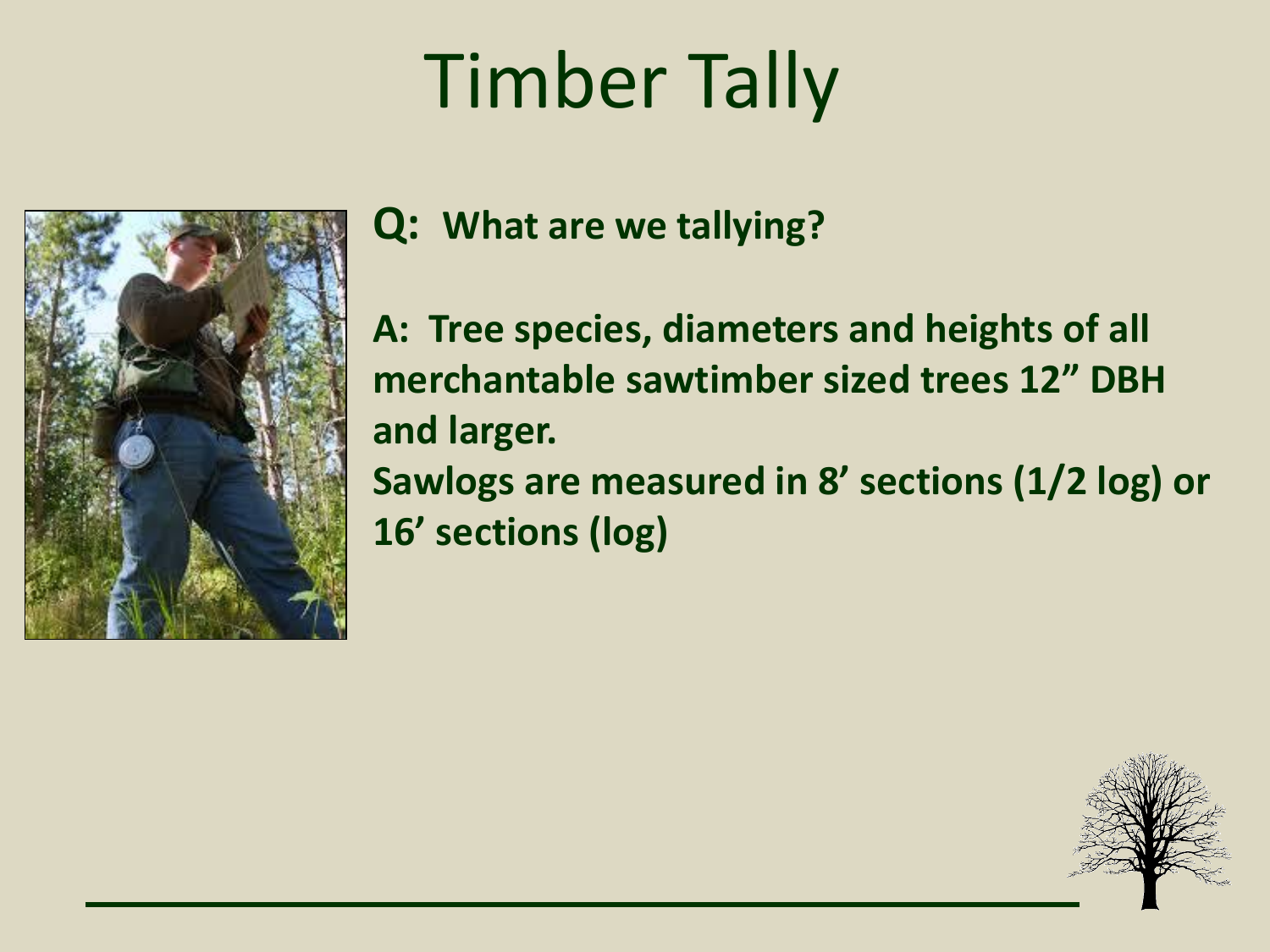### Timber Volume Tables

#### International 1/4" board foot volume

#### Form Class 78

|          |     |     |      | Merchantable Height in Logs |      | (16 ft. sections) |      |      |      |      |
|----------|-----|-----|------|-----------------------------|------|-------------------|------|------|------|------|
| DBH (in) | 1/2 | 1   | 11/2 | 2                           | 21/2 | 3                 | 31/2 | 4    | 41/2 | 5    |
| 12       | 30  | 56  | 74   | 92                          | 106  | 120               | 128  | 137  |      |      |
| 14       | 40  | 78  | 105  | 132                         | 153  | 174               | 187  | 200  |      |      |
| 16       | 60  | 106 | 143  | 180                         | 210  | 241               | 263  | 285  |      |      |
| 18       | 70  | 136 | 184  | 233                         | 274  | 314               | 344  | 374  |      |      |
| 20       | 90  | 171 | 234  | 296                         | 348  | 401               | 440  | 480  | 511  | 542  |
| 22       | 110 | 211 | 290  | 368                         | 434  | 500               | 552  | 603  | 647  | 691  |
| 24       | 130 | 251 | 346  | 441                         | 523  | 605               | 664  | 723  | 782  | 840  |
| 26       | 160 | 299 | 414  | 528                         | 626  | 725               | 801  | 877  | 949  | 1021 |
| 28       | 190 | 347 | 482  | 616                         | 733  | 850               | 938  | 1027 | 1114 | 1201 |
| 30       | 220 | 403 | 560  | 718                         | 854  | 991               | 1094 | 1198 | 1306 | 1415 |
| 32       |     | 462 | 644  | 826                         | 988  | 1149              | 1274 | 1400 | 1518 | 1637 |
| 34       |     | 521 | 728  | 934                         | 1119 | 1304              | 1447 | 1590 | 1727 | 1864 |
| 36       |     | 589 | 826  | 1063                        | 1274 | 1485              | 1650 | 1814 | 1974 | 2135 |
| 38       |     | 656 | 921  | 1186                        | 1428 | 1670              | 1854 | 2038 | 2224 | 2410 |
| 40       |     | 731 | 1030 | 1329                        | 1598 | 1868              | 2081 | 2294 | 2494 | 2693 |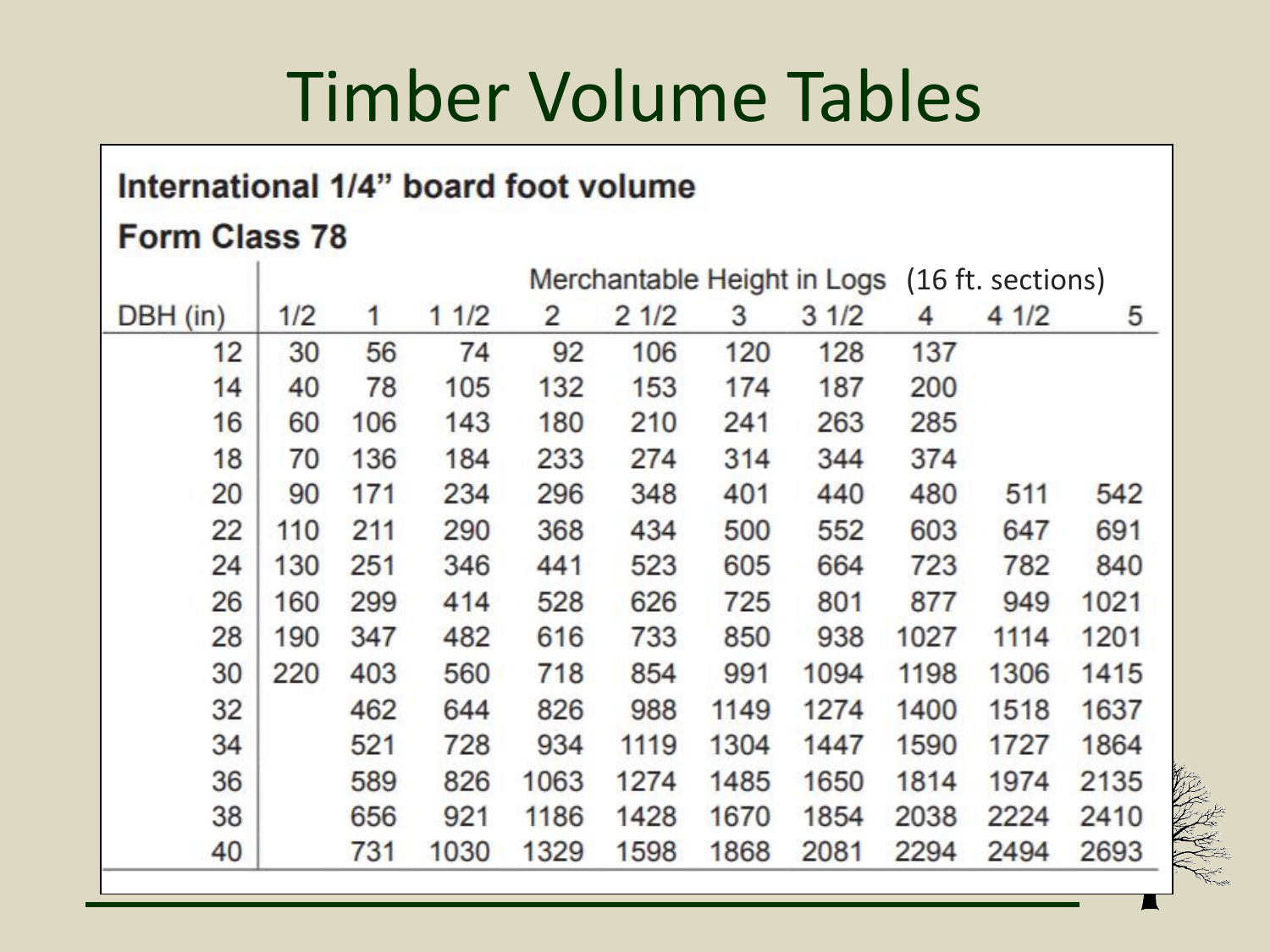# Mock Timber Tally

|               | Tree #      | <b>Species</b>             | <b>Diameter</b> | #16'<br>logs   | <b>Bf./tree</b> |
|---------------|-------------|----------------------------|-----------------|----------------|-----------------|
|               |             | <b>Northern red</b><br>oak | 18''            | $\overline{2}$ | 233 bf.         |
|               | $\mathbf 2$ | <b>White oak</b>           | 14''            | 1              | 78 bf.          |
|               | 3           | <b>Sugar maple</b>         | 24"             | 1.5            | 346 bf.         |
|               | 4           | <b>Red maple</b>           | 12"             | 1              | 56 bf.          |
| <b>Totals</b> | 4 trees     |                            |                 |                | 713 bf.         |